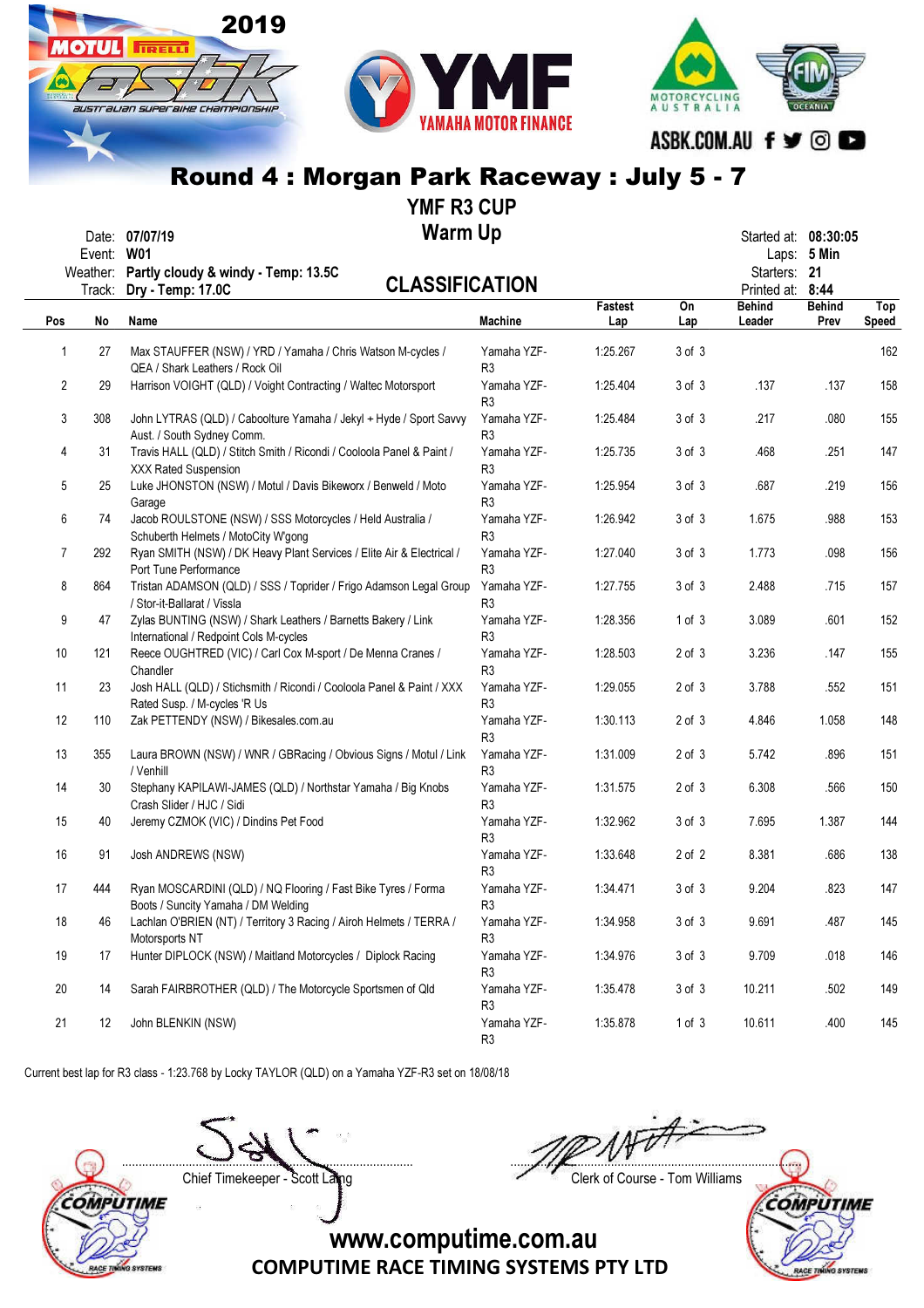

|    |            | Date: 07/07/19                                                           |          | <b>Warm Up</b>             |                  |                                  | Started at: 08:30:05 |
|----|------------|--------------------------------------------------------------------------|----------|----------------------------|------------------|----------------------------------|----------------------|
|    | Event: W01 |                                                                          |          |                            |                  |                                  | Laps: 5 Min          |
|    |            | Weather: Partly cloudy & windy - Temp: 13.5C<br>Track: Dry - Temp: 17.0C |          | <b>LAP TIMES</b>           |                  | Starters: 21<br>Printed at: 8:44 |                      |
|    | No Name    |                                                                          | Lap 1    | Lap <sub>2</sub>           | Lap <sub>3</sub> |                                  |                      |
|    |            | 12 John BLENKIN (NSW)                                                    | 1:35.878 | 1:36.329                   | 1:36.222         |                                  |                      |
|    |            | 14 Sarah FAIRBROTHER (QLD)                                               | 1:35.968 | 1:36.467                   | 1:35.478         |                                  |                      |
|    |            | 17 Hunter DIPLOCK (NSW)                                                  | 1:37.431 | 1:36.396                   | 1:34.976         |                                  |                      |
|    |            | 23 Josh HALL (QLD)                                                       |          | 1:29.445 1:29.055          | 1:31.376         |                                  |                      |
|    |            | 25 Luke JHONSTON (NSW)                                                   |          | 1:27.882 1:26.891          | 1:25.954         |                                  |                      |
| 27 |            | Max STAUFFER (NSW)                                                       | 1:26.927 | 1:26.611                   | 1:25.267         |                                  |                      |
|    |            | 29 Harrison VOIGHT (QLD)                                                 |          | 1:26.848 1:26.953          | 1:25.404         |                                  |                      |
|    |            | 30 Stephany KAPILAWI-JAMES (QLD)                                         |          | 1:34.446 1:31.575          | 1:32.022         |                                  |                      |
|    |            | 31 Travis HALL (QLD)                                                     |          | 1:27.090 1:28.307 1:25.735 |                  |                                  |                      |
|    |            | 40 Jeremy CZMOK (VIC)                                                    |          | 1:34.708 1:34.780 1:32.962 |                  |                                  |                      |
|    |            | 46 Lachlan O'BRIEN (NT)                                                  | 1:37.171 | 1:36.742 1:34.958          |                  |                                  |                      |
|    |            | 47 Zylas BUNTING (NSW)                                                   | 1:28.356 | 1:28.414 1:28.765          |                  |                                  |                      |
|    |            | 74 Jacob ROULSTONE (NSW)                                                 | 1:28.284 | 1:31.002 1:26.942          |                  |                                  |                      |
|    |            | 91 Josh ANDREWS (NSW)                                                    |          | 1:35.813 1:33.648          |                  |                                  |                      |
|    |            | 110 Zak PETTENDY (NSW)                                                   |          | 1:32.506 1:30.113          | 1:30.568         |                                  |                      |
|    |            | 121 Reece OUGHTRED (VIC)                                                 | 1:29.351 | 1:28.503                   | 1:28.988         |                                  |                      |
|    |            | 292 Ryan SMITH (NSW)                                                     | 1:28.739 | 1:27.621                   | 1:27.040         |                                  |                      |
|    |            | 308 John LYTRAS (QLD)                                                    | 1:26.336 | 1:25.904 1:25.484          |                  |                                  |                      |
|    |            | 355 Laura BROWN (NSW)                                                    | 1:31.705 | 1:31.009                   | 1:31.583         |                                  |                      |
|    |            | 444 Ryan MOSCARDINI (QLD)                                                | 1:36.070 | 1:35.501                   | 1:34.471         |                                  |                      |
|    |            | 864 Tristan ADAMSON (QLD)                                                | 1:29.007 | 1:28.107                   | 1:27.755         |                                  |                      |

COMPUTIME

RACE TINING SYSTEMS

....................................................................................... ....................................................................................... Chief Timekeeper - Scott Laing Chief Timekeeper - Scott Laing

COMPUTIME

**RACE TIN** 

**SYSTEMS**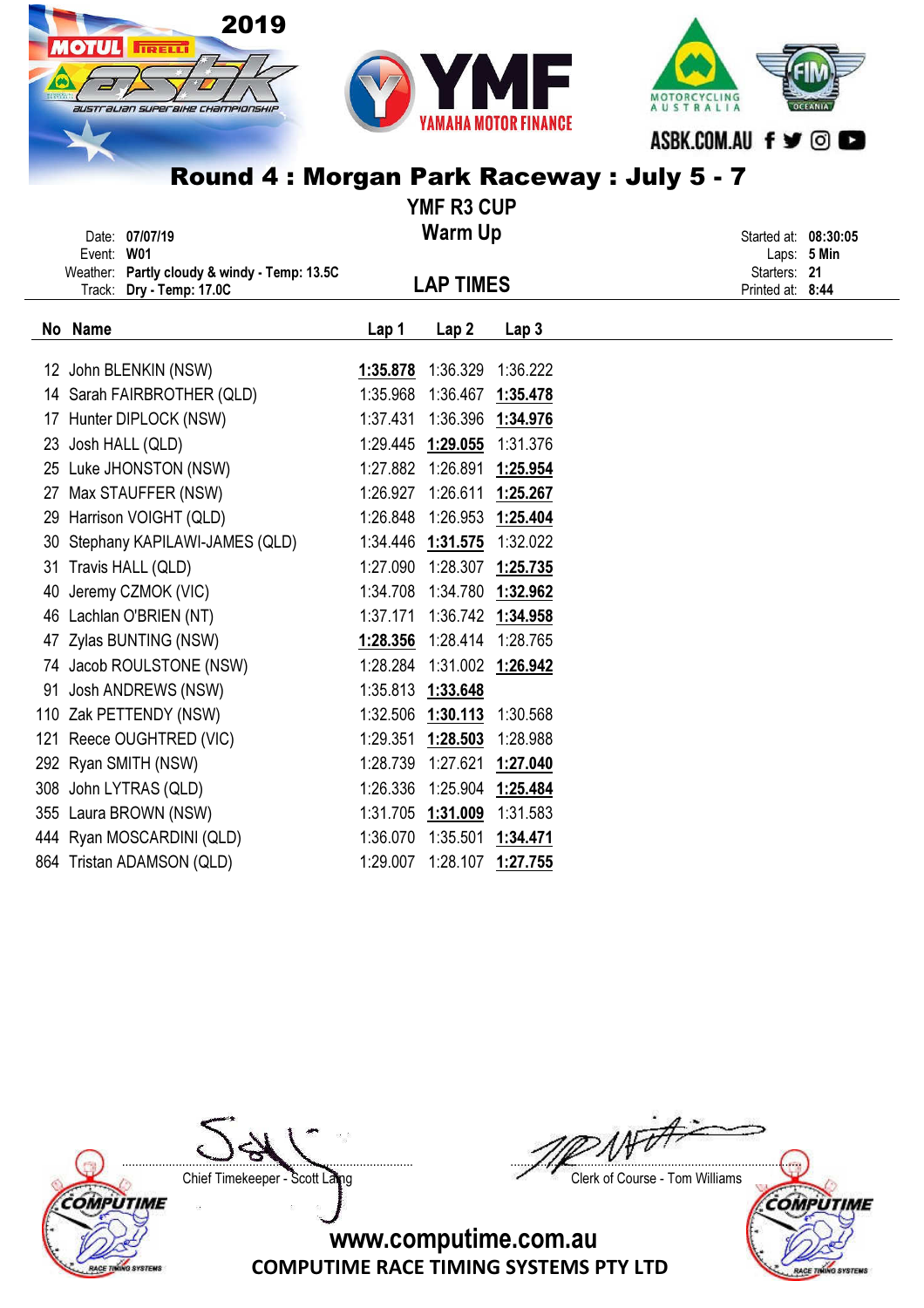





YMF R3 CUP Warm Up

|                | Date: 07/07/19                               |         |         |          |     | warm up            |                                         |         |         | Started at: 08:30:05         |     |
|----------------|----------------------------------------------|---------|---------|----------|-----|--------------------|-----------------------------------------|---------|---------|------------------------------|-----|
|                | Event: W01                                   |         |         |          |     |                    |                                         |         |         | Laps: 5 Min                  |     |
|                | Weather: Partly cloudy & windy - Temp: 13.5C |         |         |          |     | <b>SPLIT TIMES</b> |                                         |         |         | Starters: 21                 |     |
| Lap            | Track: Dry - Temp: 17.0C<br>Split 1          | Split 2 | Split 3 | Lap Time | Spd | Lap                | Split 1                                 | Split 2 | Split 3 | Printed at: 8:44<br>Lap Time | Spd |
|                |                                              |         |         |          |     |                    |                                         |         |         |                              |     |
|                | 12 John BLENKIN (NSW) (21th)                 |         |         |          |     |                    | 29 Harrison VOIGHT (QLD) (2nd)          |         |         |                              |     |
| 1              | 1:16.881                                     | 33.909  | 30.623  | 2:21.413 |     | $\mathbf{1}$       | 1:11.071                                | 31.126  | 26.968  | 2:09.165                     |     |
| $\overline{2}$ | 33.473                                       | 33.051  | 29.354  | 1:35.878 | 144 | $\overline{2}$     | 30.278                                  | 29.930  | 26.640  | 1:26.848                     | 158 |
| 3              | 33.967                                       | 33.034  | 29.328  | 1:36.329 | 145 | 3                  | 29.504                                  | 30.287  | 27.162  | 1:26.953                     | 156 |
| 4              | 33.289                                       | 34.151  | 28.782  | 1:36.222 | 138 | 4                  | 29.150                                  | 29.883  | 26.371  | 1:25.404                     | 154 |
|                | 14 Sarah FAIRBROTHER (QLD) (20th)            |         |         |          |     |                    | 30 Stephany KAPILAWI-JAMES (QLD) (14th) |         |         |                              |     |
| 1              | 1:17.097                                     | 33.863  | 30.697  | 2:21.657 |     | $\mathbf{1}$       | 1:16.815                                | 32.563  | 29.652  | 2:19.030                     |     |
| $\overline{2}$ | 33.493                                       | 32.949  | 29.526  | 1:35.968 | 146 | $\overline{2}$     | 33.640                                  | 31.757  | 29.049  | 1:34.446                     | 142 |
| 3              | 34.086                                       | 32.828  | 29.553  | 1:36.467 | 148 | 3                  | 31.798                                  | 31.308  | 28.469  | 1:31.575                     | 149 |
| 4              | 33.491                                       | 32.659  | 29.328  | 1:35.478 | 149 | 4                  | 32.058                                  | 31.383  | 28.581  | 1:32.022                     | 150 |
|                | 17 Hunter DIPLOCK (NSW) (19th)               |         |         |          |     |                    | 31 Travis HALL (QLD) (4th)              |         |         |                              |     |
| 1              | 1:14.258                                     | 33.776  | 30.873  | 2:18.907 |     | 1                  | 1:37.683                                | 30.965  | 27.581  | 2:36.229                     |     |
| $\overline{2}$ | 34.304                                       | 33.157  | 29.970  | 1:37.431 | 144 | $\overline{2}$     | 29.859                                  | 30.527  | 26.704  | 1:27.090                     | 144 |
| 3              | 33.876                                       | 32.972  | 29.548  | 1:36.396 | 145 | 3                  | 29.398                                  | 31.166  | 27.743  | 1:28.307                     | 147 |
| 4              | 33.141                                       | 32.590  | 29.245  | 1:34.976 | 146 | 4                  | 29.468                                  | 30.014  | 26.253  | 1:25.735                     | 146 |
|                | 23 Josh HALL (QLD) (11th)                    |         |         |          |     |                    | 40 Jeremy CZMOK (VIC) (15th)            |         |         |                              |     |
| 1              | 1:34.743                                     | 32.426  | 29.992  | 2:37.161 |     | 1                  | 1:12.572                                | 33.017  | 29.357  | 2:14.946                     |     |
| $\overline{2}$ | 30.744                                       | 30.765  | 27.936  | 1:29.445 | 147 | $\sqrt{2}$         | 32.653                                  | 32.681  | 29.374  | 1:34.708                     | 144 |
| 3              | 30.566                                       | 30.743  | 27.746  | 1:29.055 | 150 | 3                  | 32.492                                  | 32.989  | 29.299  | 1:34.780                     | 143 |
| 4              | 31.372                                       | 31.839  | 28.165  | 1:31.376 | 151 | 4                  | 32.136                                  | 32.178  | 28.648  | 1:32.962                     | 144 |
|                | 25 Luke JHONSTON (NSW) (5th)                 |         |         |          |     |                    | 46 Lachlan O'BRIEN (NT) (18th)          |         |         |                              |     |
| 1              | 1:08.674                                     | 31.318  | 28.213  | 2:08.205 |     | 1                  | 1:15.972                                | 33.473  | 30.091  | 2:19.536                     |     |
| $\overline{2}$ | 30.685                                       | 29.974  | 27.223  | 1:27.882 | 156 | $\overline{2}$     | 34.041                                  | 33.212  | 29.918  | 1:37.171                     | 145 |
| 3              | 29.977                                       | 29.716  | 27.198  | 1:26.891 | 152 | 3                  | 33.864                                  | 33.167  | 29.711  | 1:36.742                     | 145 |
| 4              | 29.849                                       | 29.596  | 26.509  | 1:25.954 | 153 | 4                  | 32.846                                  | 32.804  | 29.308  | 1:34.958                     | 144 |
|                | 27 Max STAUFFER (NSW) (1st)                  |         |         |          |     |                    | 47 Zylas BUNTING (NSW) (9th)            |         |         |                              |     |
| 1              | 1:11.325                                     | 31.785  | 26.701  | 2:09.811 |     | 1                  | 1:10.894                                | 32.299  | 27.547  | 2:10.740                     |     |
| $\overline{2}$ | 30.123                                       | 30.099  | 26.705  | 1:26.927 | 156 | $\overline{2}$     | 30.172                                  | 30.909  | 27.275  | 1:28.356                     | 148 |
| 3              | 30.170                                       | 29.744  | 26.697  | 1:26.611 | 162 | 3                  | 30.246                                  | 30.982  | 27.186  | 1:28.414                     | 149 |
| 4              | 29.386                                       | 29.556  | 26.325  | 1:25.267 | 155 | 4                  | 30.425                                  | 30.880  | 27.460  | 1:28.765                     | 152 |



....................................................................................... ....................................................................................... Chief Timekeeper - Scott Laing Chief Timekeeper - Scott Laing

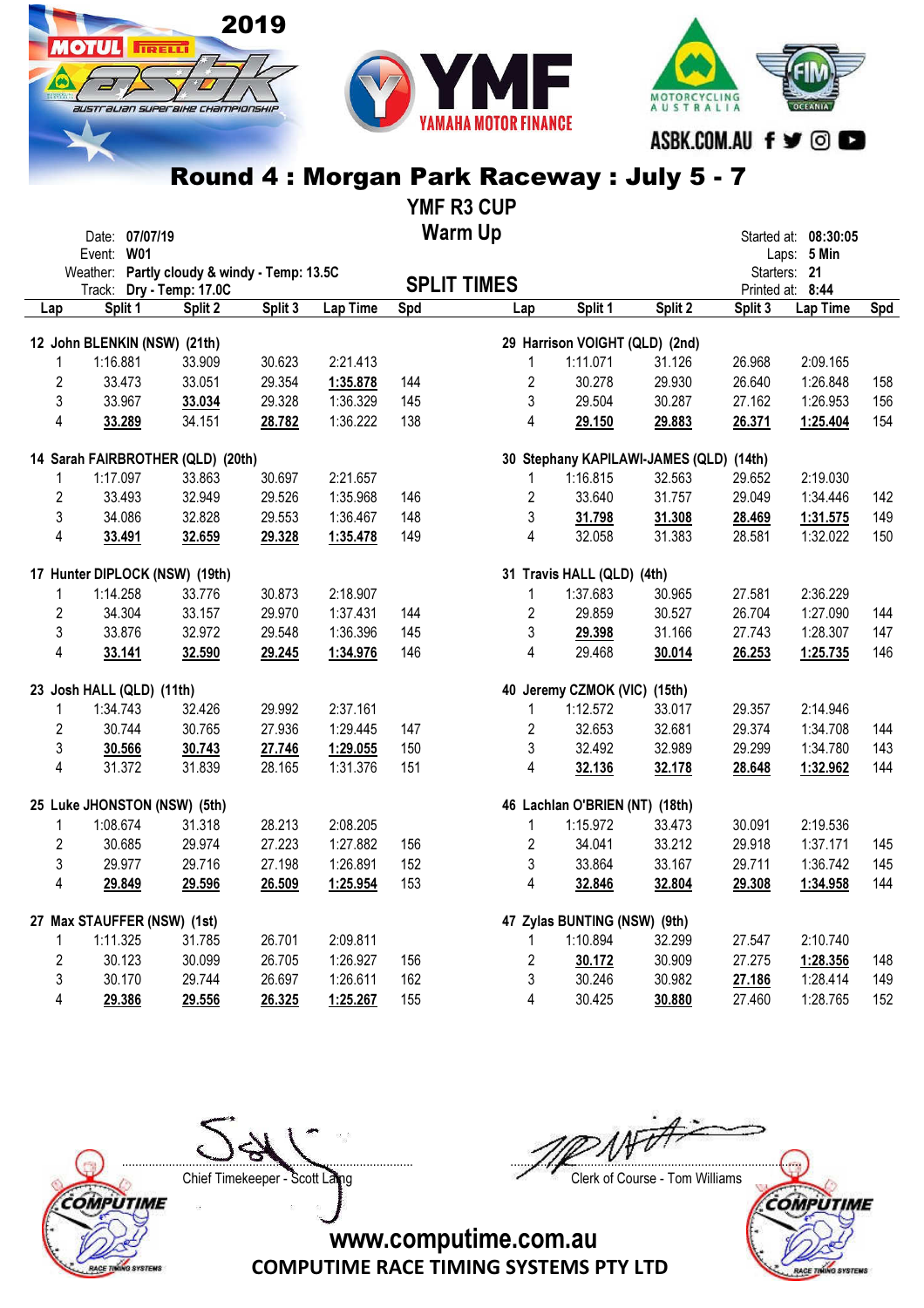





YMF R3 CUP

|                | Date: 07/07/19                               |                   |         |          |     | <b>Warm Up</b>     |                              |                                  |         | Started at: 08:30:05 |     |
|----------------|----------------------------------------------|-------------------|---------|----------|-----|--------------------|------------------------------|----------------------------------|---------|----------------------|-----|
|                | Event: W01                                   |                   |         |          |     |                    |                              |                                  |         | Laps: 5 Min          |     |
|                | Weather: Partly cloudy & windy - Temp: 13.5C |                   |         |          |     | <b>SPLIT TIMES</b> |                              |                                  |         | Starters: 21         |     |
|                | Track:                                       | Dry - Temp: 17.0C |         | Lap Time | Spd |                    | Split 1                      | Split 2                          |         | Printed at: 8:44     | Spd |
| Lap            | Split 1                                      | Split 2           | Split 3 |          |     | Lap                |                              |                                  | Split 3 | Lap Time             |     |
|                | 74 Jacob ROULSTONE (NSW) (6th)               |                   |         |          |     | 4                  | 29.736                       | 30.090                           | 27.214  | 1:27.040             | 153 |
| 1              | 1:08.856                                     | 31.015            | 27.911  | 2:07.782 |     |                    |                              |                                  |         |                      |     |
| 2              | 30.581                                       | 30.590            | 27.113  | 1:28.284 | 153 |                    | 308 John LYTRAS (QLD) (3rd)  |                                  |         |                      |     |
| 3              | 32.510                                       | 31.076            | 27.416  | 1:31.002 | 151 | 1                  | 1:16.262                     | 31.653                           | 26.944  | 2:14.859             |     |
| 4              | 30.039                                       | 30.050            | 26.853  | 1:26.942 | 152 | 2                  | 29.779                       | 30.029                           | 26.528  | 1:26.336             | 155 |
|                |                                              |                   |         |          |     | 3                  | 29.253                       | 29.539                           | 27.112  | 1:25.904             | 155 |
|                | 91 Josh ANDREWS (NSW) (16th)                 |                   |         |          |     | 4                  | 29.429                       | 29.659                           | 26.396  | 1:25.484             | 154 |
| 1              | 2:10.194                                     | 33.500            | 30.762  | 3:14.456 |     |                    |                              |                                  |         |                      |     |
| $\overline{2}$ | 33.003                                       | 32.702            | 30.108  | 1:35.813 | 137 |                    | 355 Laura BROWN (NSW) (13th) |                                  |         |                      |     |
| 3              | 32.254                                       | 32.028            | 29.366  | 1:33.648 | 138 | 1                  | 1:15.209                     | 33.076                           | 30.588  | 2:18.873             |     |
|                |                                              |                   |         |          |     | 2                  | 32.117                       | 31.470                           | 28.118  | 1:31.705             | 146 |
|                | 110 Zak PETTENDY (NSW) (12th)                |                   |         |          |     | 3                  | 31.432                       | 31.487                           | 28.090  | 1:31.009             | 151 |
|                | 1:12.656                                     | 32.100            | 28.469  | 2:13.225 |     | 4                  | 31.763                       | 31.770                           | 28.050  | 1:31.583             | 149 |
| 2              | 31.916                                       | 31.882            | 28.708  | 1:32.506 | 148 |                    |                              |                                  |         |                      |     |
| 3              | 30.914                                       | 31.332            | 27.867  | 1:30.113 | 147 |                    |                              | 444 Ryan MOSCARDINI (QLD) (17th) |         |                      |     |
| 4              | 30.776                                       | 31.256            | 28.536  | 1:30.568 | 146 | 1                  | 1:19.234                     | 32.759                           | 30.013  | 2:22.006             |     |
|                |                                              |                   |         |          |     | 2                  | 33.535                       | 32.779                           | 29.756  | 1:36.070             | 146 |
|                | 121 Reece OUGHTRED (VIC) (10th)              |                   |         |          |     | 3                  | 33.308                       | 32.521                           | 29.672  | 1:35.501             | 147 |
| 1              | 1:09.885                                     | 31.094            | 28.277  | 2:09.256 |     | 4                  | 33.025                       | 32.293                           | 29.153  | 1:34.471             | 146 |
| $\overline{c}$ | 30.957                                       | 30.764            | 27.630  | 1:29.351 | 155 |                    |                              |                                  |         |                      |     |
| $\mathfrak{z}$ | 30.363                                       | 30.593            | 27.547  | 1:28.503 | 154 |                    |                              | 864 Tristan ADAMSON (QLD) (8th)  |         |                      |     |
| $\overline{4}$ | 30.642                                       | 30.621            | 27.725  | 1:28.988 | 150 | 1                  | 1:09.516                     | 30.577                           | 28.341  | 2:08.434             |     |
|                |                                              |                   |         |          |     | 2                  | 30.929                       | 30.633                           | 27.445  | 1:29.007             | 157 |
|                | 292 Ryan SMITH (NSW) (7th)                   |                   |         |          |     | 3                  | 30.176                       | 30.529                           | 27.402  | 1:28.107             | 157 |
| 1              | 1:08.134                                     | 31.625            | 28.090  | 2:07.849 |     | 4                  | 30.246                       | 30.467                           | 27.042  | 1:27.755             | 153 |
| 2              | 30.792                                       | 30.579            | 27.368  | 1:28.739 | 149 |                    |                              |                                  |         |                      |     |
| 3              | 30.528                                       | 30.223            | 26.870  | 1:27.621 | 156 |                    |                              |                                  |         |                      |     |

COMPUTIME

RACE TINING SYSTEMS

....................................................................................... .......................................................................................

Chief Timekeeper - Scott Laing Chief Timekeeper - Scott Laing

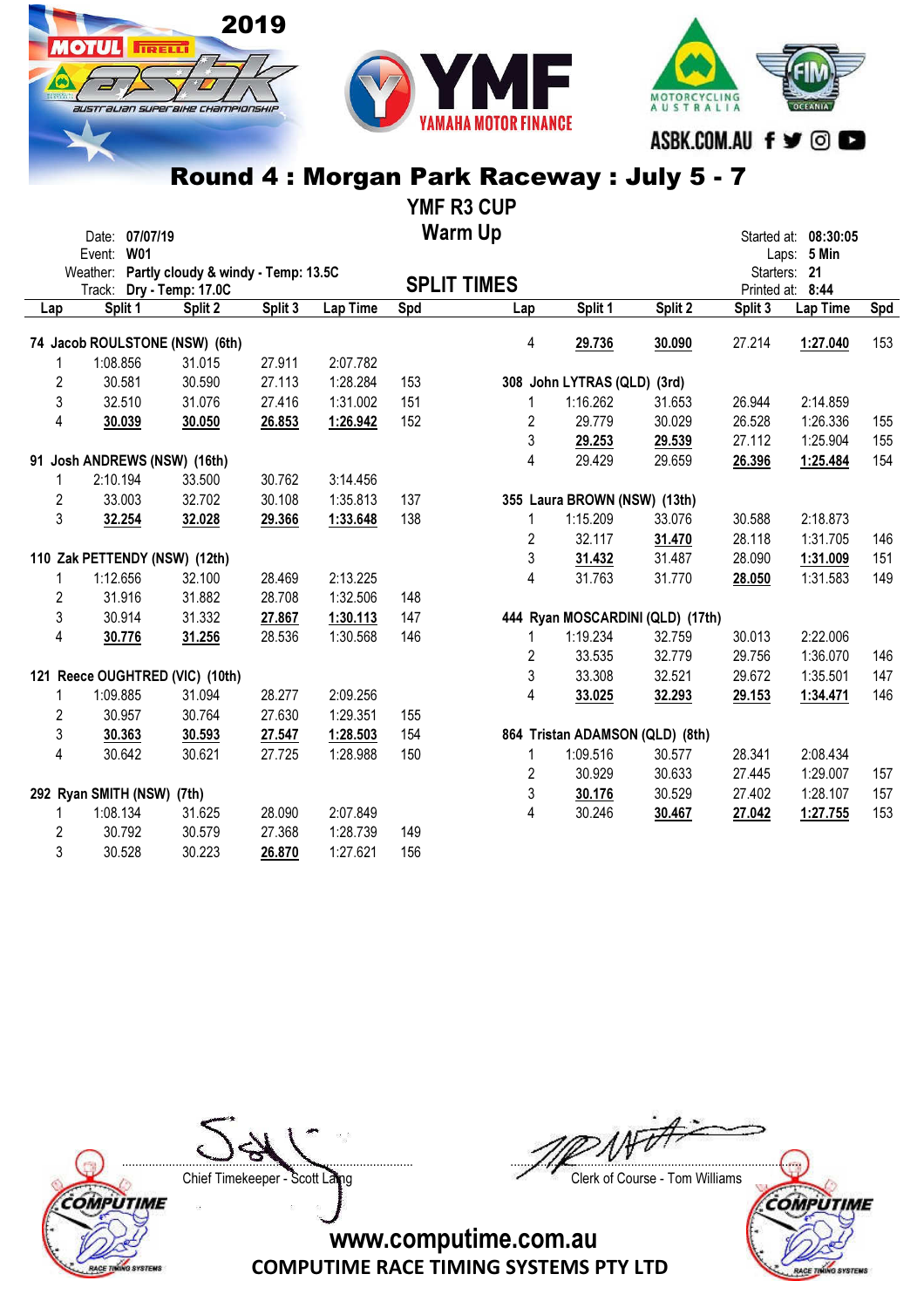

YMF R3 CUP

Warm Up Date: 07/07/19 Started at: 08:30:05

| Event: W01 | Weather: Partly cloudy & windy - Temp: 13.5C<br>FASTEST LAPS SEQUENCE |               | Laps: 5 Min<br>Starters: 21 |     |
|------------|-----------------------------------------------------------------------|---------------|-----------------------------|-----|
|            |                                                                       |               | Printed at: 8:44            |     |
| Race       |                                                                       |               | <b>Fastest</b>              | On  |
| Time       | No Name                                                               | Machine       | Lap                         | Lap |
| 3:36.013   | 29 Harrison VOIGHT (QLD)                                              | Yamaha YZF-R3 | 1:26.848                    |     |
| 3:41.195   | 308 John LYTRAS (QLD)                                                 | Yamaha YZF-R3 | 1:26.336                    |     |
| 5:07.099   | 308 John LYTRAS (QLD)                                                 | Yamaha YZF-R3 | 1:25.904                    |     |
| 6:28.370   | 29 Harrison VOIGHT (QLD)                                              | Yamaha YZF-R3 | 1:25.404                    | 3   |
| 6:28.616   | 27 Max STAUFFER (NSW)                                                 | Yamaha YZF-R3 | 1:25.267                    | 3   |





....................................................................................... ....................................................................................... Chief Timekeeper - Scott Laing Chief Timekeeper - Scott Laing

COMPUTIME

**RACE TE** 

**SYSTEMS**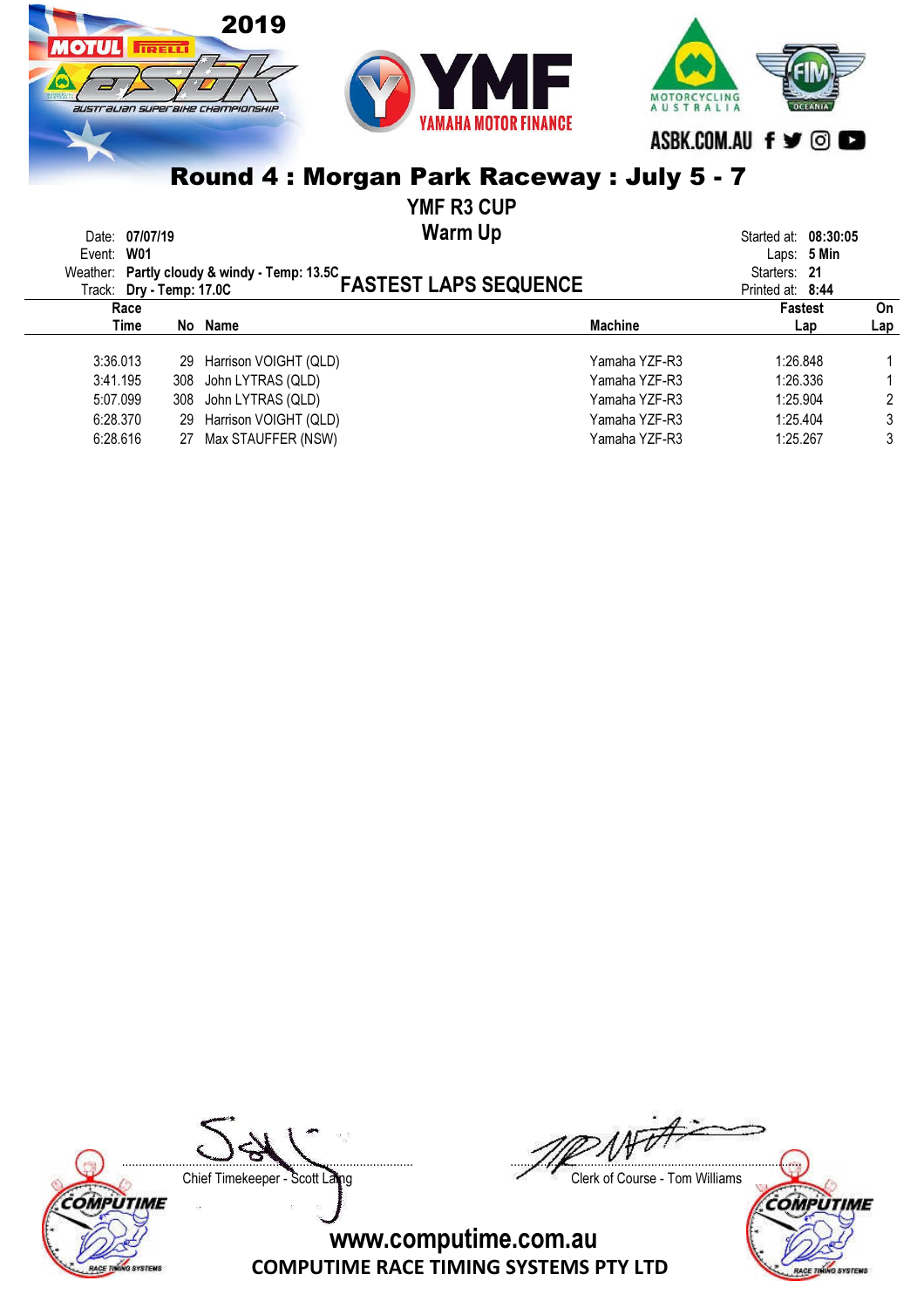





YMF R3 CUP Warm Up Date: 07/07/19 Started at: 08:30:05

|     | Event:<br>W01               |        |                                     |        |                           |        |                    | 5 Min<br>Laps:  |                |
|-----|-----------------------------|--------|-------------------------------------|--------|---------------------------|--------|--------------------|-----------------|----------------|
|     | Weather:                    |        | Partly cloudy & windy - Temp: 13.5C |        |                           |        |                    | 21<br>Starters: |                |
|     | Dry - Temp: 17.0C<br>Track: |        |                                     |        | <b>BEST PARTIAL TIMES</b> |        | Printed at:        | 8:44            |                |
|     | Split 1                     |        | Split 2                             |        | Split 3                   |        | LAP                |                 |                |
| Pos | <b>Name</b>                 | Time   | <b>Name</b>                         | Time   | <b>Name</b>               | Time   | Name               | Ideal           | <b>Fastest</b> |
|     |                             |        |                                     |        |                           |        |                    |                 |                |
|     | H. VOIGHT                   | 29.150 | J. LYTRAS                           | 29.539 | T. HALL                   | 26.253 | <b>J. LYTRAS</b>   | 1:25.188        | 1:25.484       |
|     | J. LYTRAS                   | 29.253 | M. STAUFFER                         | 29.556 | M. STAUFFER               | 26.325 | <b>M. STAUFFER</b> | 1:25.267        | 1:25.267       |
| 3   | M. STAUFFER                 | 29.386 | L. JHONSTON                         | 29.596 | H. VOIGHT                 | 26.371 | <b>H. VOIGHT</b>   | 1:25.404        | 1:25.404       |
| 4   | T. HALL                     | 29.398 | H. VOIGHT                           | 29.883 | <b>J. LYTRAS</b>          | 26.396 | <b>T. HALL</b>     | 1:25.665        | 1:25.735       |
| 5   | R. SMITH                    | 29.736 | T. HALL                             | 30.014 | L. JHONSTON               | 26.509 | <b>L. JHONSTON</b> | 1:25.954        | 1:25.954       |
| 6   | L. JHONSTON                 | 29.849 | <b>J. ROULSTONE</b>                 | 30.050 | <b>J. ROULSTONE</b>       | 26.853 | <b>R. SMITH</b>    | 1:26.696        | 1:27.040       |
|     | J. ROULSTONE                | 30.039 | R. SMITH                            | 30.090 | R. SMITH                  | 26.870 | <b>J. ROULSTON</b> | 1:26.942        | 1:26.942       |
| 8   | Z. BUNTING                  | 30.172 | T. ADAMSON                          | 30.467 | T. ADAMSON                | 27.042 | <b>T. ADAMSON</b>  | 1:27.685        | 1:27.755       |
| 9   | T. ADAMSON                  | 30.176 | R. OUGHTRED                         | 30.593 | Z. BUNTING                | 27.186 | <b>Z. BUNTING</b>  | 1:28.238        | 1:28.356       |
| 10  | R. OUGHTRED                 | 30.363 | J. HALL                             | 30.743 | R. OUGHTRED               | 27.547 | <b>R. OUGHTRE</b>  | 1:28.503        | 1:28.503       |
| 11  | J. HALL                     | 30.566 | Z. BUNTING                          | 30.880 | J. HALL                   | 27.746 | J. HALL            | 1:29.055        | 1:29.055       |
| 12  | Z. PETTENDY                 | 30.776 | Z. PETTENDY                         | 31.256 | Z. PETTENDY               | 27.867 | Z. PETTENDY        | 1:29.899        | 1:30.113       |
| 13  | L. BROWN                    | 31.432 | S. KAPILAWI-JAME                    | 31.308 | L. BROWN                  | 28.050 | <b>L. BROWN</b>    | 1:30.952        | 1:31.009       |
| 14  | S. KAPILAWI-JAME            | 31.798 | L. BROWN                            | 31.470 | S. KAPILAWI-JAME          | 28.469 | S. KAPILAWI-       | 1:31.575        | 1:31.575       |
| 15  | J. CZMOK                    | 32.136 | <b>J. ANDREWS</b>                   | 32.028 | J. CZMOK                  | 28.648 | <b>J. CZMOK</b>    | 1:32.962        | 1:32.962       |
| 16  | <b>J. ANDREWS</b>           | 32.254 | J. CZMOK                            | 32.178 | <b>J. BLENKIN</b>         | 28.782 | <b>J. ANDREWS</b>  | 1:33.648        | 1:33.648       |
| 17  | L. O'BRIEN                  | 32.846 | R. MOSCARDINI                       | 32.293 | R. MOSCARDINI             | 29.153 | <b>R. MOSCARDI</b> | 1:34.471        | 1:34.471       |
| 18  | R. MOSCARDINI               | 33.025 | H. DIPLOCK                          | 32.590 | H. DIPLOCK                | 29.245 | <b>L. O'BRIEN</b>  | 1:34.958        | 1:34.958       |
| 19  |                             |        | S. FAIRBROTHER                      |        |                           |        |                    |                 |                |
|     | H. DIPLOCK                  | 33.141 |                                     | 32.659 | L. O'BRIEN                | 29.308 | <b>H. DIPLOCK</b>  | 1:34.976        | 1:34.976       |
| 20  | J. BLENKIN                  | 33.289 | L. O'BRIEN                          | 32.804 | S. FAIRBROTHER            | 29.328 | <b>J. BLENKIN</b>  | 1:35.105        | 1:35.878       |
| 21  | S. FAIRBROTHER              | 33.491 | J. BLENKIN                          | 33.034 | J. ANDREWS                | 29.366 | <b>S. FAIRBROT</b> | 1:35.478        | 1:35.478       |

COMPUTIME RACE TINING SYSTEMS

....................................................................................... ....................................................................................... Chief Timekeeper - Scott Laing Chief Timekeeper - Scott Laing

COMPUTIME **SYSTEMS RACE TE**